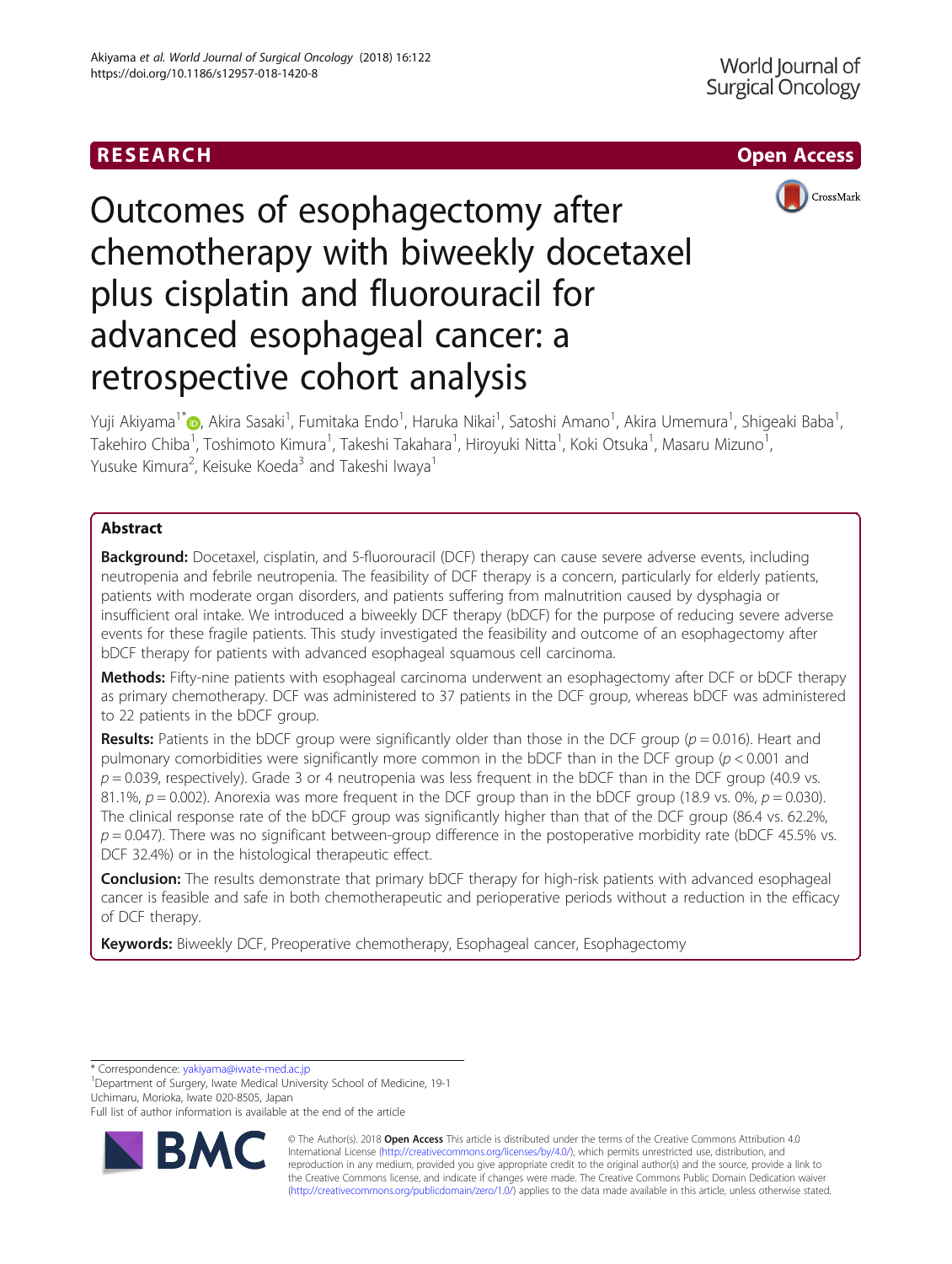# Background

Recent studies have reported that combination chemotherapy using docetaxel/cisplatin/5-fluorouracil (DCF) is effective as preoperative chemotherapy for advanced esophageal cancer  $[1-4]$  $[1-4]$  $[1-4]$ . Hara et al.  $[2]$  $[2]$  evaluated the feasibility of preoperative chemotherapy with DCF for esophageal squamous cell carcinoma (ESCC) and reported estimated 2-year progression-free survival and overall survival (OS) rates of 74.5 and 88%, respectively. Primary DCF therapy for patients with unresectable esophageal cancer resulted in conversion surgery for 41.7% (20/48) of patients, in which R0 resection was achieved in 19 patients (39.6%) [\[5\]](#page-7-0). Based on these results, the use of preoperative DCF therapy for advanced ESCC has been increasing. However, DCF therapy can cause severe adverse events, such as grade 3 or 4 neutropenia (range 66.6–78.2%) and febrile neutropenia (FN) (range  $14.5-22.9\%$  $14.5-22.9\%$ ) [1, [5\]](#page-7-0).

Elderly patients and patients with comorbidities account for a large proportion of patients with esophageal cancer [\[6](#page-7-0), [7](#page-7-0)]. An increase in DCF-induced adverse events is anticipated in elderly patients, patients with organ disorders, and patients suffering from malnutrition. Myelosuppression in DCF therapy is mainly caused by docetaxel. Several studies have reported that a modified regimen in which docetaxel was divided and administered biweekly reduced DCF toxicity [[8](#page-7-0)–[12](#page-7-0)]. Hironaka et al. [\[10](#page-7-0)] reported a reduced incidence (25.5%) of grades 3 and 4 neutropenia and no cases of FN in a phase I/II trial of biweekly DCF (bDCF) regimen for metastatic esophageal cancer without a decrease in antitumor activity of the standard DCF therapy.

Recent studies have reported a relatively high incidence (approximately 30–50%) of infectious complications after an esophagectomy for esophageal cancer  $[13–16]$  $[13–16]$  $[13–16]$  $[13–16]$  $[13–16]$ . It has been reported that postoperative infectious complications were not only associated with postoperative mortality but also overall long-term survival [[13,](#page-7-0) [17](#page-7-0)]. Furthermore, patients with postoperative infections who received preoperative chemotherapy had a poorer overall survival [\[18](#page-7-0)]. Immunosuppression induced by a preoperative chemotherapeutic treatment can increase postoperative infections. Therefore, myelosuppression and gastrointestinal side effects caused by preoperative DCF therapy may worsen postoperative infections leading to life-threatening diseases in high-risk patients with esophageal cancer and may reduce long-term survival benefits by increasing the incidence of postoperative infections. With the aim of reducing severe adverse events, we introduced bDCF therapy for high-risk patients (e.g., elderly patients, patients with organ disorders, and patients suffering from malnutrition). Here, we investigated the feasibility and safety of esophagectomy after bDCF for patients with advanced ESCC.

# **Methods**

# Patients

We retrospectively reviewed 115 consecutive patients with ESCC who received DCF or bDCF therapy as primary chemotherapy at the Department of Surgery, Iwate Medical University Hospital, between March 2007 and October 2017. In total, 59 patients who underwent esophagectomy after receiving chemotherapy were analyzed by dividing into DCF (DCF group,  $n = 37$ ) and bDCF regimens (bDCF group,  $n = 22$ ) (Fig. 1). The remaining 56 patients did not undergo esophagectomy because they did not exhibit adequate respiratory or cardiac functions for surgery, did not consent to undergo surgery, or showed persistent T4 cancer and/or distant metastasis despite receiving DCF or bDCF. These patients were sequentially treated with other chemotherapy, chemoradiotherapy, or the best supportive care. The clinical characteristics of the patients are presented in Table [1.](#page-2-0) The tumor location was classified according to the Japanese Classification of Esophageal Cancer (JCEC), 11th edition [[19](#page-7-0)]. Clinical stages were classified according to the Union for International Cancer Control classification, 7th edition.

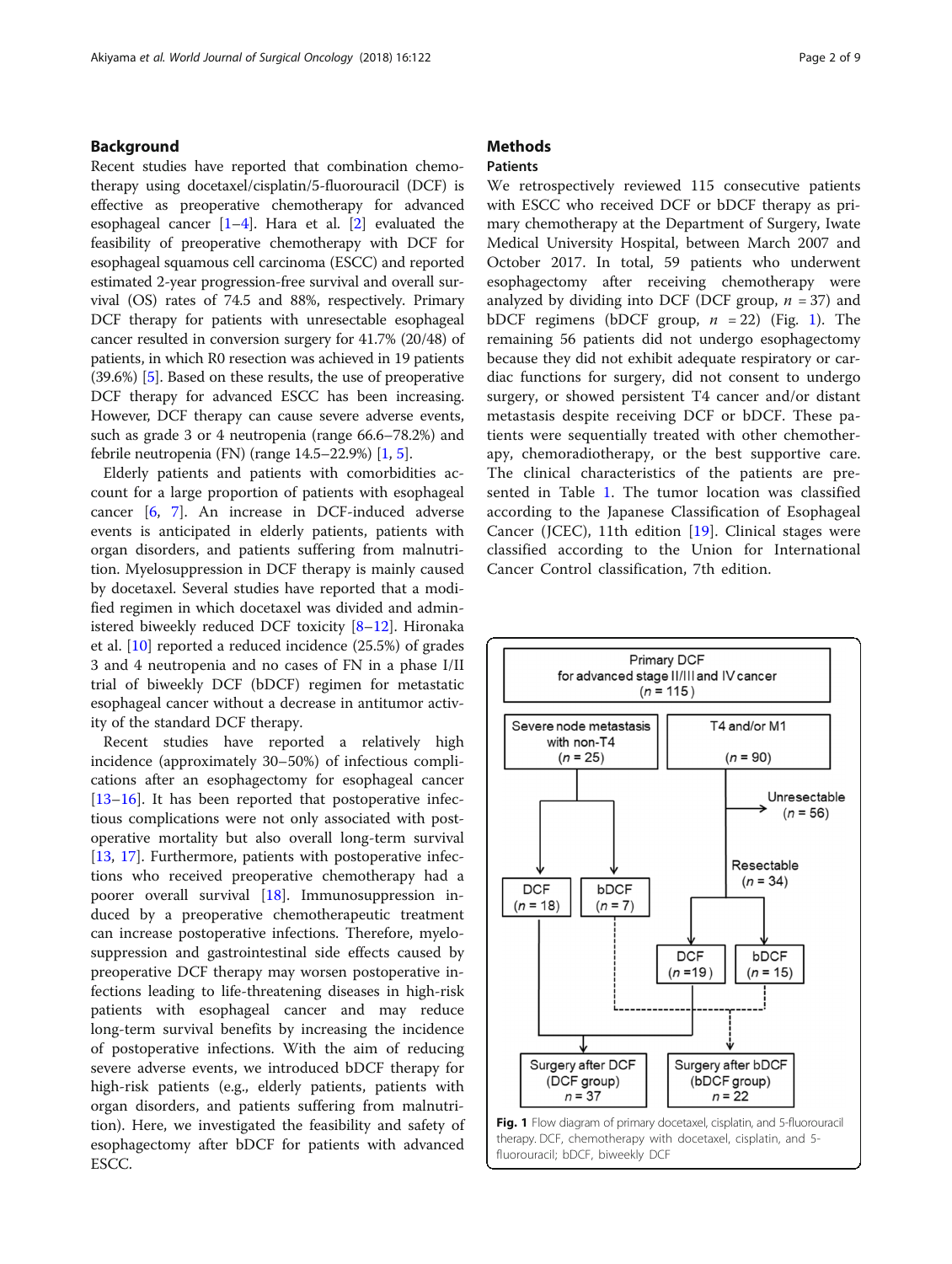<span id="page-2-0"></span>Table 1 Clinical characteristics of the patients included in the study

|                               | DCF, $N = 37$  | $bDCF$ , $N = 22$ | $p$ value |
|-------------------------------|----------------|-------------------|-----------|
| Age (years) <sup>a</sup>      | $61.2 \pm 9.5$ | $67.1 + 7.3$      | 0.016     |
| Sex                           |                |                   | 0.725     |
| Male/female                   | 30/7           | 17/5              |           |
| Tumor location <sup>b</sup>   |                |                   | 0.045     |
| Ut/Mt./Lt/Ae                  | 5/21/10/1      | 2/10/4/6          |           |
| Clinical T stage <sup>c</sup> |                |                   | 0.502     |
| T1/T2/T3/T4a/T4b              | 1/3/14/8/11    | 1/0/6/5/10        |           |
| Clinical N stage <sup>c</sup> |                |                   | 0.625     |
| N0/N1/N2/N3                   | 2/29/5/1       | 2/15/5/0          |           |
| Clinical M stage <sup>c</sup> |                |                   | 0.599     |
| MO/M1 (LYM)                   | 34/4           | 21/1              |           |
| Clinical stage <sup>c</sup>   |                |                   | 0.151     |
| IIA/IIB/IIIA/IIIB/IIIC/IV     | 1/3/20/2/8/3   | 1/0/7/1/12/1      |           |
| <b>ASAPS</b>                  |                |                   | 0.082     |
| 1/2/3                         | 13/21/3        | 2/18/2            |           |
| Comorbidities                 |                |                   |           |
| Heart disease                 | 8              | 15                | < 0.001   |
| Pulmonary disease             | 1              | $\overline{4}$    | 0.039     |
| Diabetes mellitus             | 5              | 5                 | 0.362     |

Ae abdominal esophagus, ASAPS American Society of Anesthesiologists performance states, Lt lower thoracic esophagus, LYM lymph node metastasis, Mt. middle thoracic esophagus,  $Ut$  upper thoracic esophagus

 $^{\circ}$ Mean  $\pm$  standard deviation

**b** According to the Japanese Classification of Esophageal Cancer, 11th edition <sup>c</sup>According to the UICC classification, 7th edition

# Chemotherapy

The criteria for selection of DCF or bDCF for patients with advanced ESCC have been described previously [[20\]](#page-7-0). In brief, patients treated with DCF or bDCF as the primary chemotherapy regimen presented with at least one of the following lesions: T4 (or suspected T4) tumor; the involvement of more than three metastatic lymph nodes; metastatic lymph nodes over two fields of the mediastinal, abdominal, and cervical regions; or bulky metastatic nodes of > 3 cm in diameter or with extranodal invasion. Meanwhile, patients with stage II and stage III non-T4 cancer and with fewer than two metastatic lymph nodes (< 2 cm in diameter and limited to a single region) were treated with cisplatin and 5-fluorouracil (CF) regimen [[21](#page-7-0)]. The patients with stage I cancer who were treated with surgery alone without preoperative chemotherapy and those with stage II or III cancer who were treated with CF were excluded from this study. In the DCF group, the regimen consisted of intravenous docetaxel (60–70 mg/m<sup>2</sup>) on day 1, intravenous cisplatin (80 mg/m<sup>2</sup>) on day 1, and continuous infusion of 5-fluorouracil (800 mg/m<sup>2</sup>) on days 1–5. The regimen was repeated every 3–4 weeks. The criteria for

the selection of the bDCF regimen were as follows: elderly patients older than 75 years; patients with a respiratory functional disorder or severe pulmonary emphysema, as shown by computed tomography (CT); patients with a heart disease comorbidity such as myocardial infarction or angina pectoris; patients with a cerebral infarction comorbidity prescribed anticoagulant or antiplatelet treatment; and patients with dysphagia or insufficient oral intake due to esophageal stenosis caused by cancer. In the bDCF group, the regimen consisted of docetaxel (30 mg/m<sup>2</sup>) on days 1 and 15 in combination with CF (80 mg/m<sup>2</sup> cisplatin on day 1 and 800 mg/m<sup>2</sup> 5-fluorouracil on days 1–5) repeated every 4 weeks [\[10](#page-7-0)]. Granulocyte colony-stimulating factor (G-CSF) was administered in case of grade 4 neutropenia or FN. Prophylactic ciprofloxacin was administered on days 5– 15. 5-FU, cisplatin, and docetaxel doses were reduced by 20% in the next course if grade 3 FN, grade 4 neutropenia, anemia, or thrombocytopenia was observed. Docetaxel and 5-fluorouracil doses were reduced by 20% if grade 3 or 4 mucositis oral or diarrhea was observed. The cisplatin dose was reduced by 20% if creatinine clearance (Ccr) was  $50 \leq Ccr < 60$ , by 40% if Ccr was  $40 \leq Ccr$  < 50, and terminated if Ccr was < 40 mL/min. Patients with esophageal stenosis due to cancer were administered an enteral diet via a nasal feeding tube until they could manage an oral diet. All patients underwent CT before the next course to evaluate the clinical response; this was done following the Response Evaluation Criteria in Solid Tumors v. 1.1. Adverse events were assessed by the Common Terminology Criteria for Adverse Events v. 4.0. Histological therapeutic effects were defined according to the JCEC, 11th edition [\[19,](#page-7-0) [22](#page-7-0)]. In a histological study, squamous cell carcinomas were graded as well, moderately, or poorly differentiated according to the amount of keratin present [\[22\]](#page-7-0). Lymphatic vessel invasion and blood vessel invasion were classified according to the guidelines for clinical and pathological studies on carcinomas of the esophagus in Japan [[22](#page-7-0)].

## Surgical procedure

In this study, esophagectomy was performed by two surgeons in the same group. A radical esophagectomy via a right thoracotomy or thoracoscopy was performed following the Guidelines for Diagnosis and Treatment of Carcinoma of the Esophagus in Japan [\[23\]](#page-7-0). A thoracoscopic esophagectomy was performed in the left decubitus position until 2009 and in the prone position after 2010, as previously reported [\[24](#page-7-0)–[26\]](#page-8-0). The reconstruction conduit was a gastric tube pulled through the posterior mediastinum or via the retrosternal route with cervical esophagogastrostomy [[27\]](#page-8-0). A left thoracoabdominal approach or transhiatal resection was performed for patients with cancer at the esophagogastric junction. In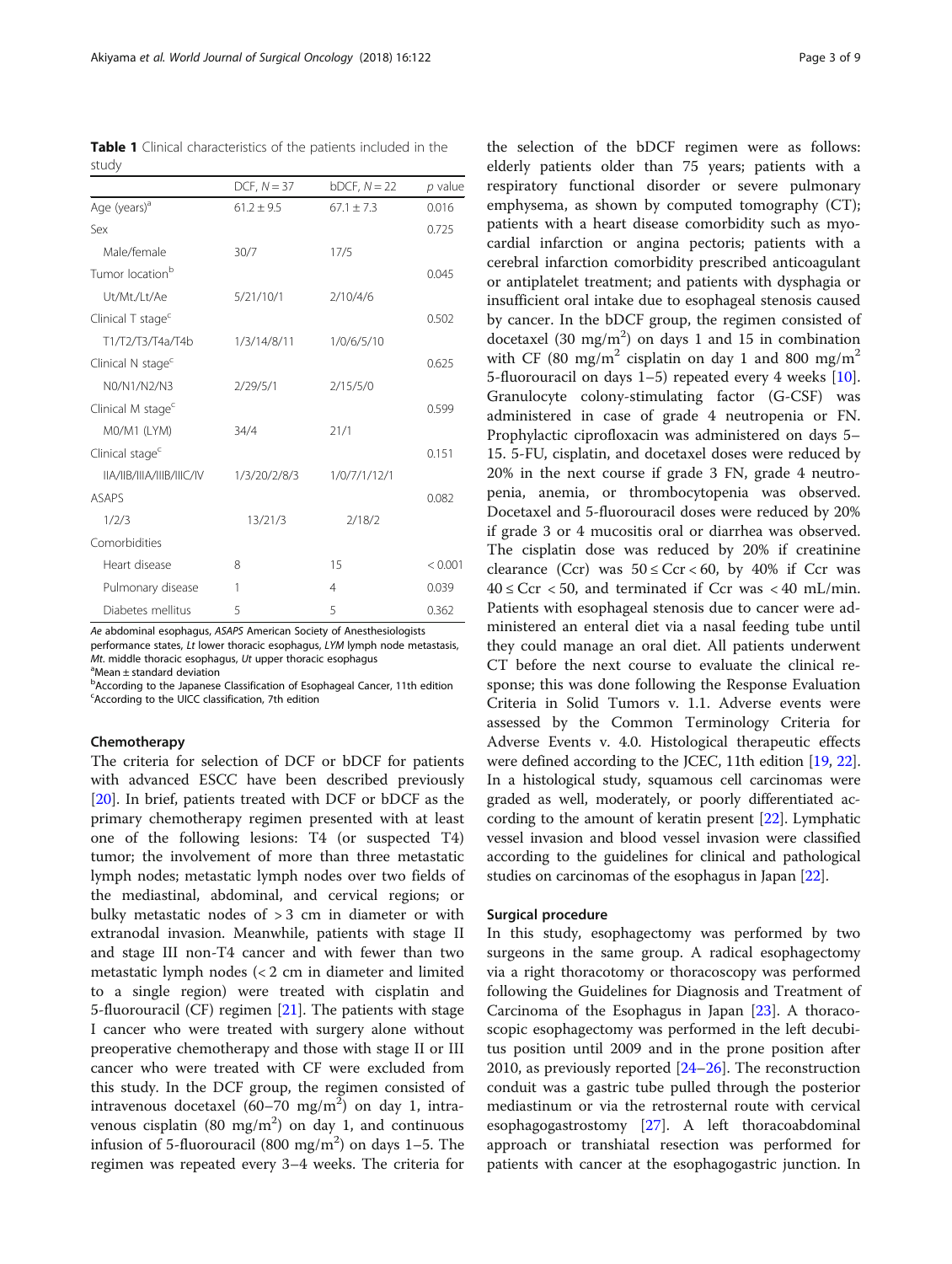the left thoracoabdominal approach using the thoracolaparotomy procedure, a lower esophagectomy and total gastrectomy with a lower mediastinal and abdominal lymphadenectomy and Roux–en–Y jejunal reconstruction were performed. The perioperative management during radical esophagectomy has been described previously [[28](#page-8-0)]. Postoperative complications were defined based on the classification of the Esophagectomy Complications Consensus Group [\[29](#page-8-0)]. [Clostridium](https://www.ncbi.nlm.nih.gov/pubmed/17390162) difficile [enteritis](https://www.ncbi.nlm.nih.gov/pubmed/17390162) was defined as the presence of enteritis by laboratory detection of the C. difficile-positive toxin in the stool or a C. difficile positive stool culture. Infectious complication grades were defined following the Clavien–Dindo classification [\[30](#page-8-0)].

# Statistical analysis

Statistical analyses were performed using the SAS statistical analysis software, JMP 10 (SAS, Cary, NC, USA). Differences in patient characteristics and outcomes between the two groups were estimated using the  $\chi^2$  test, Student's  $t$  test, or Wilcoxon's rank test.  $p < 0.05$  was considered statistically significant.

# Results

# Patient characteristics

The patients in the bDCF group were significantly older than those in the DCF group  $(p = 0.016,$  $(p = 0.016,$  $(p = 0.016,$  Table 1). Tumors were more frequently observed in the abdominal esophagus of patients in the bDCF than in the DCF group. There was no significant difference in clinical stage between the two treatment groups. There were 19 patients and 15 patients with T4 cancer in the DCF and bDCF groups, respectively. Although a significant difference was not observed in the American Society of Anesthesiologists performance status between the two groups, it was generally higher in the bDCF group than in the DCF group. Heart and pulmonary comorbidities were significantly more common in the bDCF than in the DCF group ( $p < 0.001$  and  $p = 0.039$ , respectively).

# Adverse events of chemotherapy

Adverse events related to chemotherapy are listed in Table [2.](#page-4-0) No significant differences were found between the groups in the number of courses, discontinuation of the next course due to adverse events, or dose reduction rate. Although grade 3 or 4 neutropenia was less frequently observed in the bDCF group compared with that in the DCF group (40.9 vs. 81.1%,  $p = 0.002$ ), there was no significant difference in FN frequency (9.1 vs. 13.5%, Table [2\)](#page-4-0). G-CSF was administered significantly more frequently in the DCF group (60/87 courses, 69%) as compared with the bDCF group (13/59 courses, 22%,  $p < 0.001$ , Table [3](#page-4-0)). The mean period of G-CSF use was also longer in the DCF group than in the

bDCF group (4.5 days vs. 2.8 days,  $p = 0.001$ , Table [3](#page-4-0)). There was no significant difference in the administration of antibiotics except for a prophylactic treatment between both groups. Among non-hematologic toxicities, grade 3 or 4 anorexia was more frequent in the DCF than in the bDCF group (18.9 vs. 0%,  $p = 0.030$ , Table [2\)](#page-4-0). There was no significant between-group difference in preoperative white blood cell counts or neutrophil counts. However, the period between day 1 of the last course of chemotherapy and the day of operation tended to be shorter in the bDCF group (bDCF 45.1 days vs. DCF 52.3 days; Table [2\)](#page-4-0).

#### Chemotherapy efficacy

The efficacy of chemotherapy is indicated in Table [4](#page-5-0). The clinical response rate of the bDCF group was significantly higher than that of the DCF group (86.4 vs. 62.2%,  $p = 0.047$ ). There was no significant between-group difference in the histological therapeutic effects. Pathological complete response (grade 3) was achieved in 22.7% of patients in the bDCF group and 13.5% in the DCF group. There were no significant differences in the differentiation grade, lymphatic vessel invasion, blood vessel invasion, or pathological stage between the groups (Table [4\)](#page-5-0).

# Surgical and postoperative outcomes

The surgical procedures and postoperative outcomes are presented in Table [5.](#page-5-0) All patients underwent complete resection. None of the groups experienced intraoperative morbidity. Morbidity rate in the DCF group was 32.4% and that in the bDCF group was 45.5%; one patient in the bDCF group presented with postoperative pneumonia and vocal cord palsy (Table [5](#page-5-0)). There was no significant difference in the postoperative morbidity rate between the groups ( $p = 0.317$ ). There was also no significant between-group difference in the overall rate of infectious complications, including pneumonia, wound infections, and C. difficile [enteritis](https://www.ncbi.nlm.nih.gov/pubmed/17390162) (bDCF 31.8 vs. DCF 13.5%, Table [6](#page-6-0)). C. difficile [enteritis](https://www.ncbi.nlm.nih.gov/pubmed/17390162) occurred more often in the bDCF group (three patients, 13.6%), and all the patients exhibited grade II Clavien–Dindo classification (Table [6](#page-6-0)). In all cases, the infections were resolved following oral administration of vancomycin. Operative mortality was zero in both groups (Table [5](#page-5-0)). The postoperative hospital stay was significantly shorter for the bDCF group (19.4 days; range 10–33 days) as compared with that for the DCF group (28.4 days; range 12–106 days;  $p = 0.008$ , Table [5](#page-5-0)).

# **Discussion**

According to the results of clinical trials of adjuvant chemotherapy for patients with resectable stage II/III thoracic esophageal cancer by the Japan Clinical Oncology Group (JCOG), adjuvant chemotherapy with CF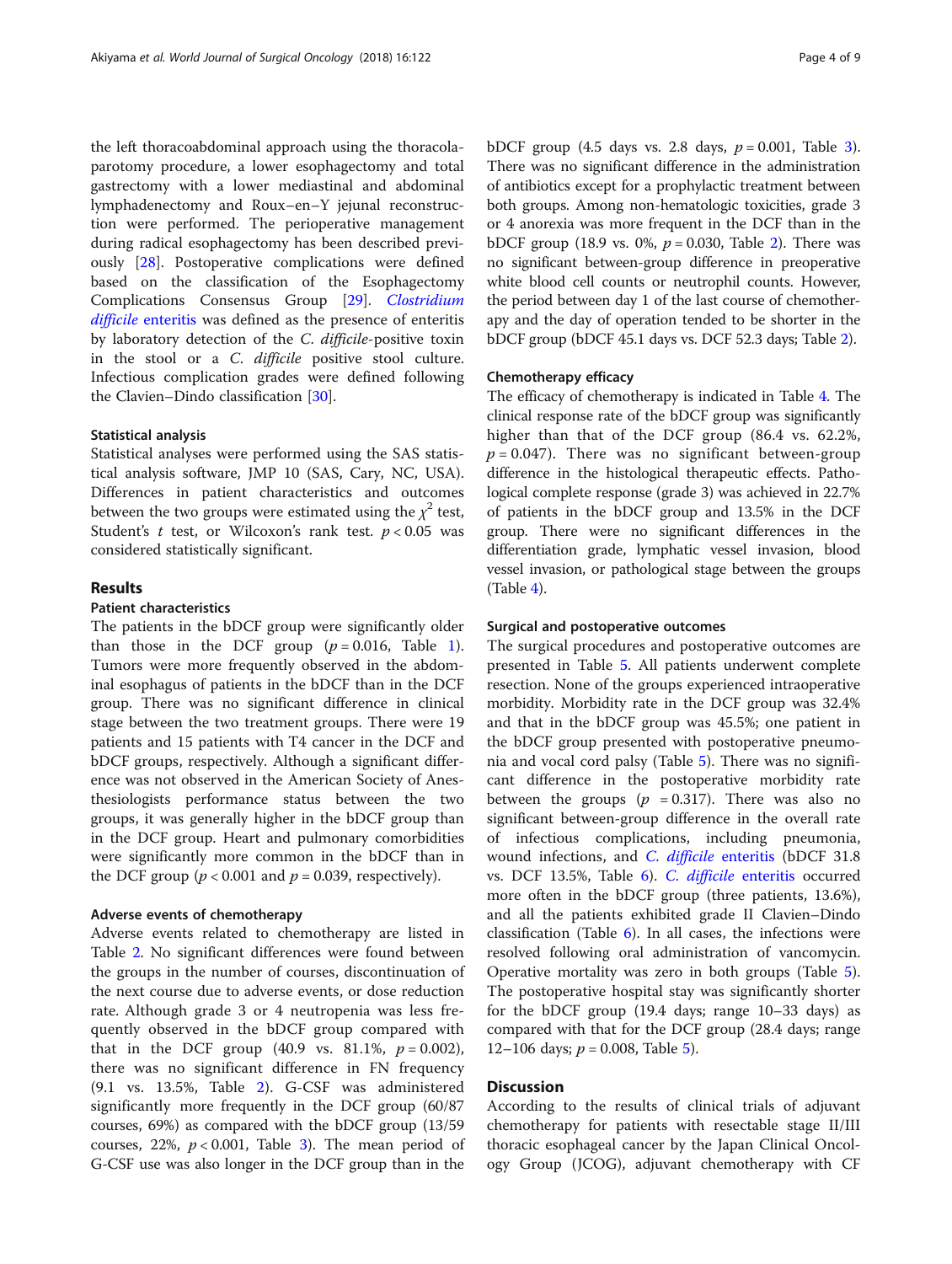# <span id="page-4-0"></span>Table 2 Adverse events associated with chemotherapy

|                                                  | DCF, $N = 37$           | $b$ DCF, $N = 22$       | $p$ value |
|--------------------------------------------------|-------------------------|-------------------------|-----------|
| Number of courses <sup>a</sup>                   | $2.3 \pm 1.3$           | $2.7 \pm 1.2$           | 0.303     |
| Discontinuance of next course due to AE          | 6(16.2)                 | 2(9.1)                  | 0.440     |
| Dose reduction                                   | 8(21.6)                 | 3(13.6)                 | 0.446     |
| Hematologic toxicity (grades 3-4)                |                         |                         |           |
| Neutropenia                                      | 30(81.1)                | 9(40.9)                 | 0.002     |
| Febrile neutropenia                              | 5(13.5)                 | 2(9.1)                  | 0.612     |
| Anemia                                           | 1(2.7)                  | $\mathbf{0}$            | 0.437     |
| Thrombocytopenia                                 | 1(2.7)                  | $\mathbf{0}$            | 0.437     |
| Non-hematologic toxicity (grades 3-4)            |                         |                         |           |
| Nausea/vomiting                                  | 1(2.7)                  | 1(4.5)                  | 0.705     |
| Diarrhea                                         | 10(27)                  | 5(22.7)                 | 0.714     |
| Mucositis oral                                   | 6(16.2)                 | 1(4.5)                  | 0.180     |
| Anorexia                                         | 7(18.9)                 | $\mathbf{0}$            | 0.030     |
| Days to operation <sup>ab</sup> (range)          | $52.3 \pm 14.7$ (30-86) | $45.1 \pm 13.5$ (30-83) | 0.067     |
| Preoperative white blood cell count $(V\mu L)^a$ | $5929.2 \pm 2094$       | $5017.3 \pm 1777.7$     | 0.091     |
| Preoperative neutrophil count $(V\mu L)^d$       | $3529.9 \pm 1819.5$     | $2950.2 \pm 1313.1$     | 0.199     |

AE adverse events  $^{\circ}$ Mean  $\pm$  standard deviation

<sup>b</sup>Time period between day 1 at last course of chemotherapy and operation

improved the disease-free survival rate of patients compared with surgery alone (JCOG9204) and preoperative CF resulted in a higher overall survival rate compared with postoperative CF (JCOG9907) [[21,](#page-7-0) [31](#page-8-0)]. In the JCOG9907 study, the survival benefits of neoadjuvant CF were observed only in patients with stage II cancer. These reports have suggested that a more powerful preoperative treatment was required for patients with stage III esophageal carcinoma. Therefore, in recent years, DCF has been used as the primary chemotherapy regimen for patients with greater than stage III advanced esophageal carcinoma. DCF therapy has a reportedly high clinical efficacy, with a total response

rate of 53.7–64.3% in advanced esophageal cancer [[1,](#page-7-0) [2](#page-7-0)]. Although DCF therapy also showed a high incidence of treatment-related severe toxicity, particularly myelosuppression, DCF has been widely used as an esophageal cancer treatment, and side effects can be reduced by the use of supporting therapy, such as G-CSF, antiemetic agents, antibiotics, and nutritional supplements [\[2](#page-7-0), [5](#page-7-0), [32](#page-8-0)]. Aspiration pneumonia, enteritis, and infection via the catheter are common in the treatment course of patients with esophageal cancer. Several high-risk patients, such as elderly patients, patients with serious comorbidities, and patients with malnutrition caused by esophageal stenosis, have received esophageal cancer treatment in recent

| Table 3 Administration of granulocyte colony-stimulating factor (G-CSF) and antibiotics |  |  |  |  |
|-----------------------------------------------------------------------------------------|--|--|--|--|
|-----------------------------------------------------------------------------------------|--|--|--|--|

|                                                          | DCF (%)               | bDCF(%)               | $p$ value |
|----------------------------------------------------------|-----------------------|-----------------------|-----------|
| Total number of courses                                  | 87                    | 59                    |           |
| Administration of G-CSF                                  |                       |                       | < 0.001   |
| $(+)$                                                    | 60 (69)               | 13 (22)               |           |
| $(-)$                                                    | 27(31)                | 46 (78)               |           |
| Period of administration (days) <sup>a</sup>             | $4.5 \pm 2.8$         | $2.8 \pm 1.2$         | 0.001     |
| Administration of antibiotics <sup>b</sup>               |                       |                       | 0.373     |
| $(+)$                                                    | 15(17.2)              | 7(11.9)               |           |
| $(-)$                                                    | 72 (82.8)             | 52 (88.1)             |           |
| Period of administration (days) <sup>a</sup>             | 6 ± 3.3               | $6.6 \pm 2.4$         | 0.683     |
| Hospital stay in each course (days) <sup>a</sup> (range) | $18.4 \pm 6.2$ (9-50) | $16.3 \pm 5.5$ (9-32) | 0.051     |

<sup>a</sup>Mean ± standard deviation

**b**Administration of antibiotics except for prophylactic treatment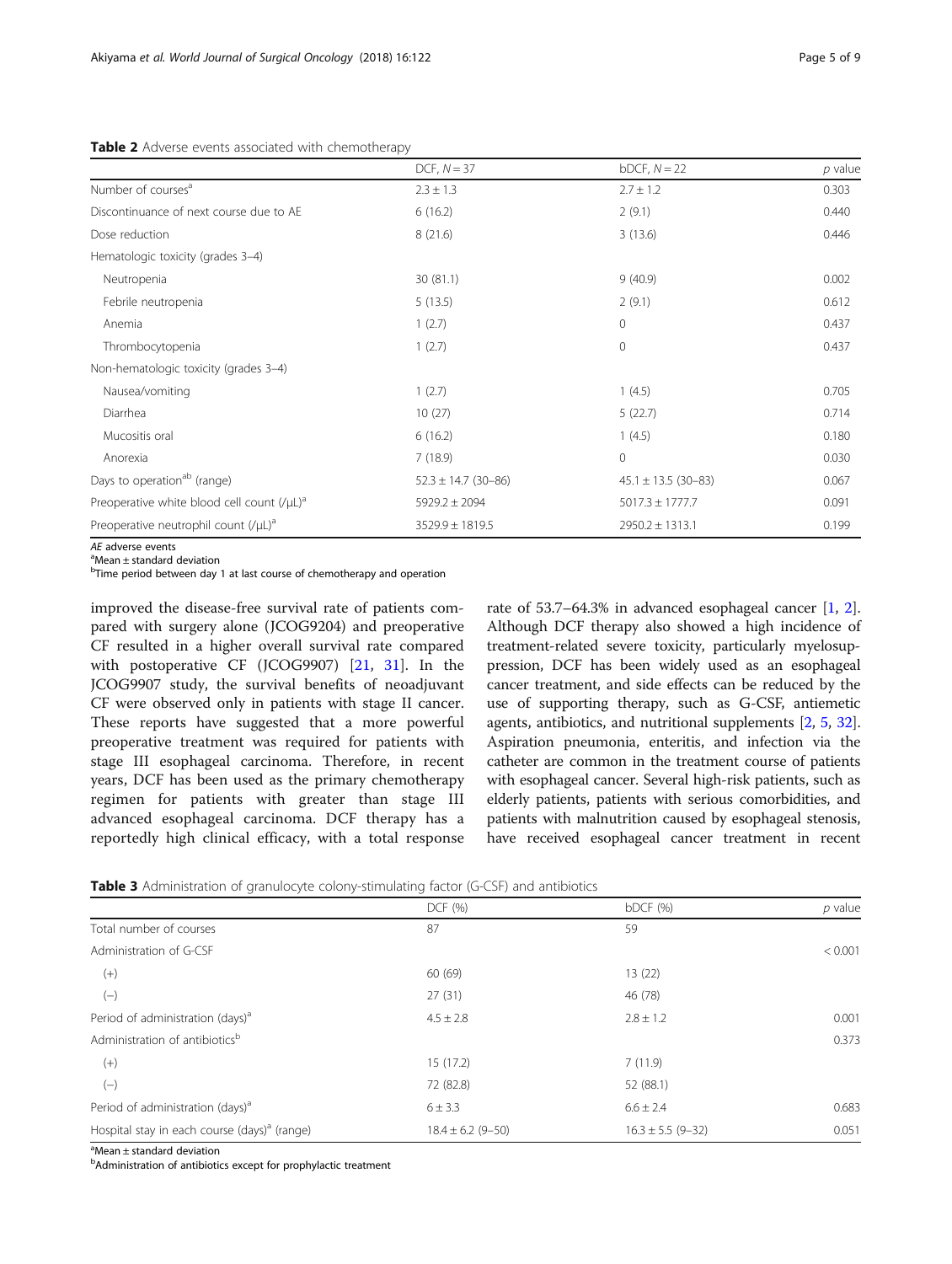# <span id="page-5-0"></span>Table 4 Efficacy of chemotherapy and pathological findings

|                                              | DCF $(\%)$ , $N = 37$ | bDCF $(\%)$ , $N = 22$ | $p$ value |
|----------------------------------------------|-----------------------|------------------------|-----------|
| Clinical response                            |                       |                        |           |
| CR/PR/SD/PD                                  | 2/21/13/1             | 0/19/3/0               |           |
| Response rate                                |                       |                        | 0.047     |
| $CR + PR$                                    | 23 (62.2)             | 19 (86.4)              |           |
| Histological therapeutic effect <sup>a</sup> |                       |                        | 0.312     |
| Grade 0/1a/1b/2/3                            | 3/16/6/7/5            | 1/4/6/6/5              |           |
| Grade of differentiation <sup>a</sup>        |                       |                        | 0.593     |
| Well differentiated                          | 6                     | 5                      |           |
| Moderately differentiated                    | 17                    | 7                      |           |
| Poorly differentiated                        | 8                     | 4                      |           |
| Not determined                               | 6                     | 6                      |           |
| Lymphatic vessel invasion <sup>a</sup>       |                       |                        | 0.358     |
| ly0/ly1/ly2/ly3                              | 16/16/2/3             | 13/7/2/0               |           |
| Blood vessel invasion <sup>a</sup>           |                       |                        | 0.117     |
| v0/v1/v2/v3                                  | 16/20/1/0             | 12/7/3/0               |           |
| pT stageb                                    |                       |                        | 0.542     |
| T0/Tis/T1/T2/T3/T4a                          | 5/0/6/8/17/1          | 5/1/5/3/8/0            |           |
| pN stageb                                    |                       |                        | 0.219     |
| N0/N1/N2/N3                                  | 17/16/3/1             | 11/8/0/3               |           |
| pStageb                                      |                       |                        | 0.606     |
| 0/IA/IB/IIA/IIB/IIIA/IIIB/IIIC/IV            | 5/5/3/5/4/11/1/2/1    | 4/2/2/3/5/2/0/2/2      |           |

CR complete response, PD progression disease, PR partial response, SD stable disease<br><sup>a</sup>According to the Japanese Classification of Esophageal Cancer, 11th edition

**b** According to the UICC classification, 7th edition

# Table 5 Surgical procedures and postoperative outcomes

|                                                         | DCF $(\%)$ , $N = 37$    | bDCF $(\%)$ , $N = 22$  | $p$ value |
|---------------------------------------------------------|--------------------------|-------------------------|-----------|
| Surgical procedure                                      |                          |                         | 0.224     |
| Right thoracotomy                                       | 6(16.2)                  | 1(4.5)                  |           |
| Thoracoscopy                                            | 29 (78.4)                | 17(77.3)                |           |
| Left thoracotomy                                        | 2(5.4)                   | 3(13.6)                 |           |
| Transhiatal resection                                   | $\circ$                  | 1(4.5)                  |           |
| Morbidity                                               | 12 (32.4)                | 10(45.5)                | 0.317     |
| Pneumonia                                               | 5(13.5)                  | 2(9.1)                  | 0.612     |
| Dysrhythmia atrial                                      | 1(2.7)                   | $\mathbf{0}$            | 0.437     |
| Anastomotic leak                                        | $\circ$                  | $\mathbf{0}$            |           |
| Chyle leak                                              | 1(2.7)                   | $\mathbf{0}$            | 0.437     |
| Vocal cord palsy                                        | 5(13.5)                  | 4(18.2)                 | 0.630     |
| Bleeding requiring reoperation                          | $\mathbf{0}$             | $\mathbf{0}$            |           |
| Wound infection                                         | $\mathbf{0}$             | 2(9.1)                  | 0.062     |
| C. difficile enteritis                                  | $\mathbf{0}$             | 3(13.6)                 | 0.021     |
| Operative mortality                                     | $\mathbf{0}$             | $\mathbf 0$             |           |
| Postoperative hospital stay (days <sup>a</sup> , range) | $28.4 \pm 18.4$ (12-106) | $19.4 \pm 18.4$ (10-33) | 0.008     |

C. difficile, Clostridium difficile

 $^{\text{a}}$ Mean  $\pm$  standard deviation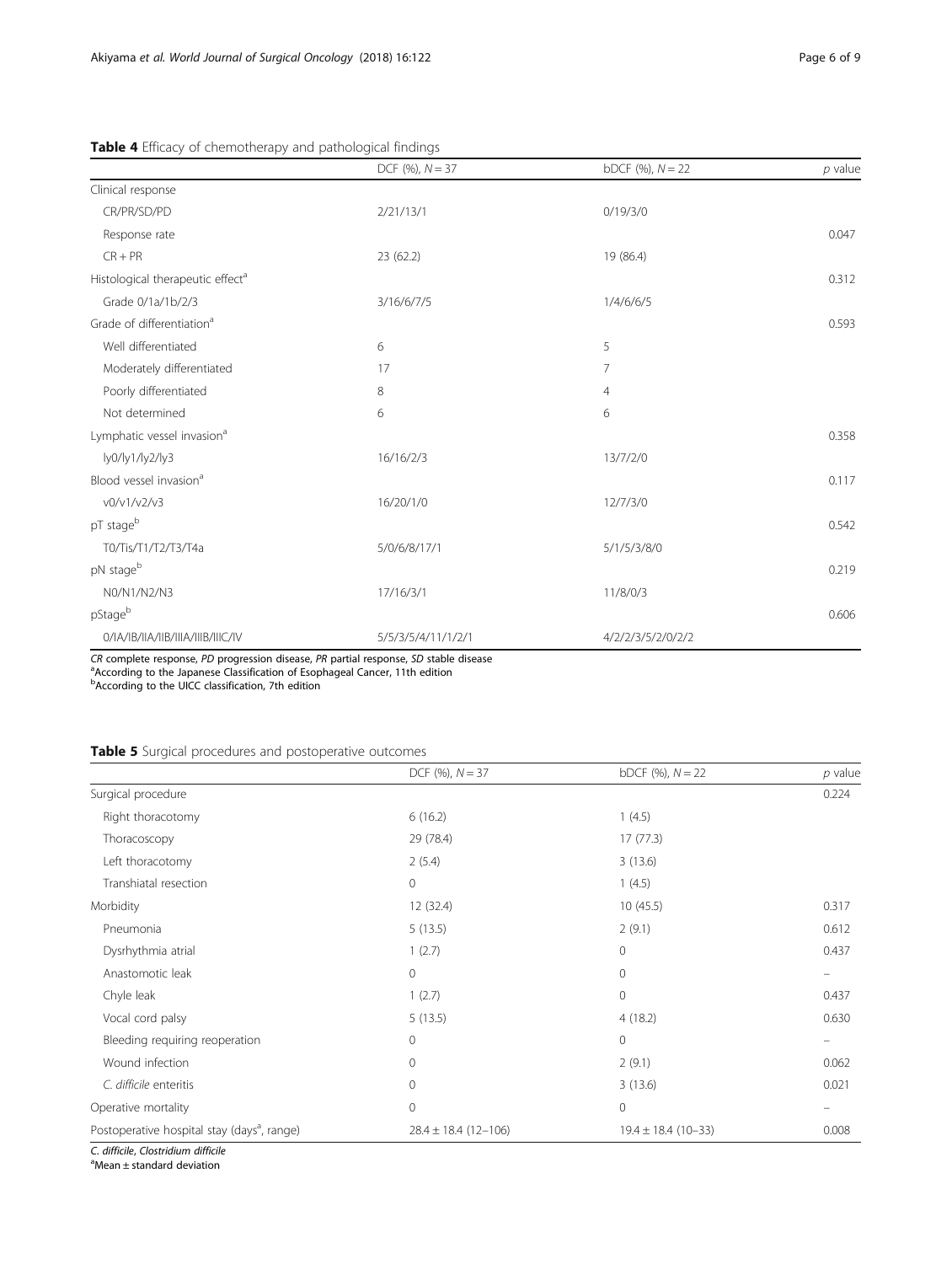<span id="page-6-0"></span>Table 6 Postoperative infectious complications

|                              |         | DCF (%), $N = 37$ bDCF (%), $N = 22$ p value |       |
|------------------------------|---------|----------------------------------------------|-------|
| Overall infectious disease   | 5(13.5) | 7(31.8)                                      | 0.091 |
| Pneumonia                    | 5(13.5) | 2(9.1)                                       | 0.612 |
| Wound infection              | 0       | 2(9.1)                                       | 0.062 |
| $\int$ difficile enteritis   | ∩       | 3(13.6)                                      | 0.021 |
| Clavien-Dindo classification |         |                                              | 0.217 |
| Grade I                      | 0       | 0                                            |       |
| Grade II                     | 4       | 7                                            |       |
| Grade IIIb                   |         | 0                                            |       |

C. difficile, Clostridium difficile

clinical practices. Myelosuppression caused by DCF therapy may increase the severity of infections in such patients, thereby leading to life-threatening diseases towing to the fragile status of these patients. Even in patients without infections, prolonged myelosuppression may delay the initiation of scheduled therapy, including chemotherapy, radiation, and surgery. Several studies have demonstrated a dramatic decrease in the incidence of neutropenia and FN with bDCF therapy (docetaxel administered dividedly) as compared with standard DCF therapy [[8](#page-7-0)–[12\]](#page-7-0). Thus, bDCF can be safely used even for high-risk patients with advanced esophageal cancer.

In the present study, grade 3 or 4 neutropenia was less frequent in the bDCF than in the DCF group (40.9 vs. 81.1%,  $p = 0.002$ , Table [2\)](#page-4-0). Although the chemotherapeutic agent (i.e., docetaxel) was also administered on day 15 in the bDCF group, the period between day 1 of the last course of chemotherapy and the day of surgery was shorter for the bDCF rather than the DCF group (Table [2\)](#page-4-0). Anorexia was also less frequent in the bDCF than in the DCF group. Previous research reported that nutritional support for the patients with decreased oral intake during chemotherapy could reduce hematological toxicities, including neutropenia, although the mechanism of action of nutritional support remains unclear [[33\]](#page-8-0). The present study also demonstrated that the frequency and period of G-CSF administration were reduced in the bDCF group (Table [3\)](#page-4-0). Reduced anorexia by bDCF therapy might be favorable to oral intake and nutritional status of the patients. The administration of docetaxel in separate doses may reduce myelosuppression by maintaining nutritional status by reducing anorexia. In terms of an antitumor effect, the clinical response rate in the present study was higher in the bDCF than in the DCF group. Furthermore, there was no significant between-group difference in the histological therapeutic effect (Table [4](#page-5-0)). These findings suggest that bDCF can reduce the adverse effects frequently observed with DCF therapy without reducing the chemotherapeutic antitumor effect of DCF.

In the present study, we also focused on differences in perioperative outcomes between the DCF and bDCF groups. Although there were more high-risk patients in the bDCF than in the DCF group, there was no increase in postoperative morbidity in the bDCF group. From the point of view of postoperative infections, the overall severity of infectious diseases was Clavien–Dindo grade II in the bDCF group (Table 6). C. difficile [enteritis](https://www.ncbi.nlm.nih.gov/pubmed/17390162) was only observed in the bDCF group (Table 6). Dineen et al. [[34\]](#page-8-0) reported that the frequency of C. difficile infection had increased in the last decade and that the mortality rate associated with C. difficile [enteritis](https://www.ncbi.nlm.nih.gov/pubmed/17390162) was high. The reported risk factors for C. difficile infection were receiving chemotherapy, acid reduction by proton pump inhibitors or H2-blockers, previous use of antibiotics, and gastrointestinal/abdominal surgery [\[34](#page-8-0)–[37](#page-8-0)]. In the present study, patients with postoperative C. difficile infection exhibited all the aforementioned risk factors. Two of three  $(66.7%)$  patients with postoperative [C](https://www.ncbi.nlm.nih.gov/pubmed/17390162). difficile [enteritis](https://www.ncbi.nlm.nih.gov/pubmed/17390162) infection also had C. difficile enteritis during bDCF chemotherapy. Previous research reported that rates of recurrent C. difficile infection were 10–20% and that the risk factors for recurrence were older age and illness severity [[38\]](#page-8-0). Our results indicated that gastrointestinal side effects of preoperative bDCF therapy might increase postoperative C. difficile enteritis after an esophagectomy. Because patients with more advanced cancer and higher risk were included in the bDCF group, it was predicted that the prolongation of hospital stay and increase of postoperative morbidity would be more frequently observed in the bDCF group. However, such a deterioration of outcomes was not observed in the bDCF group. Longer hospital stay was observed in the DCF group than in the bDCF group (Table [5](#page-5-0)); this might be caused by severe vocal cord palsy in the DCF group.

The usefulness of modified DCF therapy in which docetaxel was administered in divided doses has been previously reported in patients with lung adenocarcinoma and gastroesophageal adenocarcinoma [[8,](#page-7-0) [9,](#page-7-0) [39,](#page-8-0) [40\]](#page-8-0). The bDCF regimen may be a promising and effective treatment for reducing toxicities without decreasing therapeutic effect regardless of the target organ and histological types of cancer.

# Conclusion

The findings of the present study suggest that primary bDCF therapy for high-risk patients with advanced ESCC is feasible and safe in both chemotherapeutic and perioperative periods, without a reduction of the efficacy of the DCF therapy.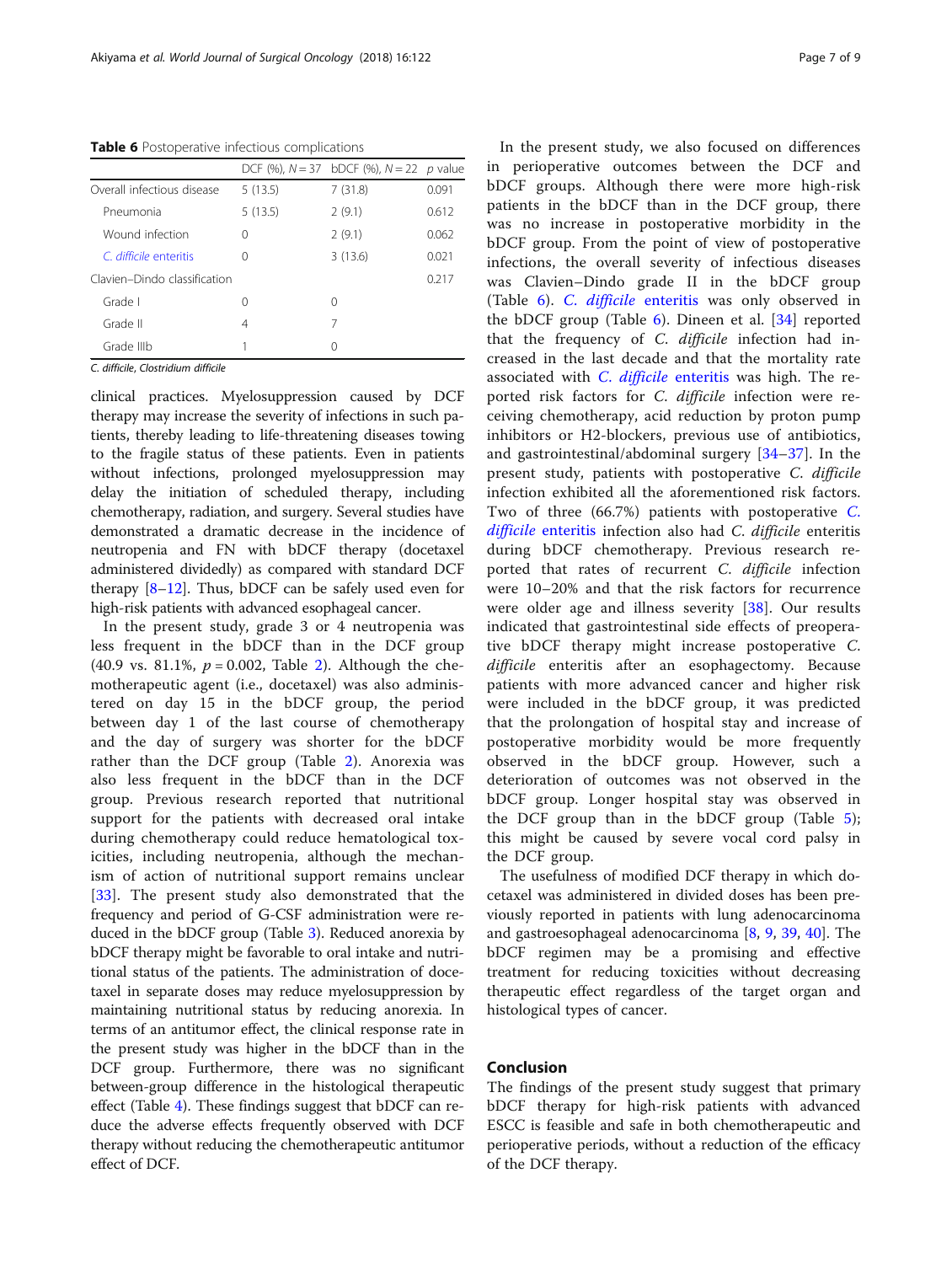<span id="page-7-0"></span>bDCF: Biweekly docetaxel, cisplatin, and 5-fluorouracil; Ccr: Creatinine clearance; CT: Computed tomography; DCF: Chemotherapy with docetaxel, cisplatin, and 5-fluorouracil; ESCC: Esophageal squamous cell carcinoma; FN: Febrile neutropenia; G-CSF: Granulocyte colony-stimulating factor; JCEC: Japanese Classification of Esophageal Cancer; OS: Overall survival

#### Acknowledgements

We thank all the participants of this study and the nursing and laboratory staff of Iwate Medical University Hospital.

## Funding

This study was supported by Keiryokai Collaborative Research Grant #136 and Grant–in–Aid for Scientific Research KAKENHI JP17K10646 and JP17K10605.

#### Availability of data and materials

The datasets used and/or analyzed during this study are available from the corresponding author on reasonable request.

#### Authors' contributions

YA and TI conceived and drafted the manuscript. TK, TT, KO, HiN, MM, YK, and KK participated in the design of this paper. FE, SA, HaN, AU, SB, and TC participated in the acquisition and analysis of the data. AS participated in drafting the manuscript and revising it critically for important intellectual content. All authors read and approved the final manuscript.

## Ethics approval and consent to participate

This study was approved by the Ethics Committee of Iwate Medical University School of Medicine.

## Consent for publication

Not applicable.

#### Competing interests

The authors declare that they have no competing interests.

# Publisher's Note

Springer Nature remains neutral with regard to jurisdictional claims in published maps and institutional affiliations.

#### Author details

<sup>1</sup>Department of Surgery, Iwate Medical University School of Medicine, 19-1 Uchimaru, Morioka, Iwate 020-8505, Japan. <sup>2</sup>Department of Palliative Medicine, Iwate Medical University School of Medicine, Morioka, Iwate, Japan. <sup>3</sup>Department of Medical Safety Science, Iwate Medical University School of Medicine, Morioka, Iwate, Japan.

#### Received: 19 April 2018 Accepted: 22 June 2018 Published online: 02 July 2018

#### References

- 1. Watanabe M, Baba Y, Yoshida N, Ishimoto T, Nagai Y, Iwatsuki M, et al. Outcomes of preoperative chemotherapy with docetaxel, cisplatin, and 5-fluorouracil followed by esophagectomy in patients with resectable node-positive esophageal cancer. Ann Surg Oncol. 2014;21: 2838–44.
- 2. Hara H, Tahara M, Daiko H, Kato K, Igaki H, Kadowaki S, et al. Phase II feasibility study of preoperative chemotherapy with docetaxel, cisplatin, and fluorouracil for esophageal squamous cell carcinoma. Cancer Sci. 2013;104:1455–60.
- 3. Nomura M, Oze I, Abe T, Komori A, Narita Y, Masuishi T, et al. Impact of docetaxel in addition to cisplatin and fluorouracil as neoadjuvant treatment for resectable stage III or T3 esophageal cancer: a propensity score-matched analysis. Cancer Chemother Pharmacol. 2015;76:357–63.
- 4. Yamashita K, Katada N, Moriya H, Hosoda K, Mieno H, Katada C, et al. Neoadjuvant chemotherapy of triplet regimens of docetaxel/cisplatin/5-FU (DCF NAC) may improve patient prognosis of cStage II/III esophageal squamous cell carcinoma-propensity score analysis. Gen Thorac Cardiovasc Surg. 2016;64:209–15.
- Yokota T, Kato K, Hamamoto Y, Tsubosa Y, Ogawa H, Ito Y, et al. Phase II study of chemoselection with docetaxel plus cisplatin and 5-fluorouracil
- 6. Tachimori Y, Ozawa S, Numasaki H, Ishihara R, Matsubara H, Muro K, et al. Comprehensive Registry of Esophageal Cancer in Japan, 2010. Esophagus. 2017;14:189–214.
- 7. Yamashita K, Watanabe M, Mine S, Fukudome I, Okamura A, Yuda M, et al. The impact of the Charlson comorbidity index on the prognosis of esophageal cancer patients who underwent esophagectomy with curative intent. Surg Today. 2018; [https://doi.org/10.1007/s00595-018-1630-2.](https://doi.org/10.1007/s00595-018-1630-2)
- 8. Overman MJ, Kazmi SM, Jhamb J, Lin E, Yao JC, Abbruzzese JL, et al. Weekly docetaxel, cisplatin, and 5-fluorouracil as initial therapy for patients with advanced gastric and esophageal cancer. Cancer. 2010;116:1446–53.
- 9. Shah MA, Janjigian YY, Stoller R, Shibata S, Kemeny M, Krishnamurthi S, et al. Randomized multicenter phase II study of modified docetaxel, cisplatin, and fluorouracil (DCF) versus DCF plus growth factor support in patients with metastatic gastric adenocarcinoma: a study of the US Gastric Cancer Consortium. J Clin Oncol. 2015;33:3874–9.
- 10. Hironaka S, Tsubosa Y, Mizusawa J, Kii T, Kato K, Tsushima T, et al. Phase I/II trial of 2-weekly docetaxel combined with cisplatin plus fluorouracil in metastatic esophageal cancer (JCOG0807). Cancer Sci. 2014;105:1189–95.
- 11. Tanaka Y, Yoshida K, Yamada A, Tanahashi T, Okumura N, Matsuhashi N, et al. Phase II trial of biweekly docetaxel, cisplatin, and 5-fluorouracil chemotherapy for advanced esophageal squamous cell carcinoma. Cancer Chemother Pharmacol. 2016;77:1143–52.
- 12. Ojima T, Nakamori M, Nakamura M, Katsuda M, Hayata K, Matsumura S, et al. Phase I/II study of divided-dose docetaxel, cisplatin and fluorouracil for patients with recurrent or metastatic squamous cell carcinoma of the esophagus. Dis Esophagus. 2017;30:1–7.
- 13. Kataoka K, Takeuchi H, Mizusawa J, Igaki H, Ozawa S, Abe T, et al. Prognostic impact of postoperative morbidity after esophagectomy for esophageal cancer: exploratory analysis of JCOG9907. Ann Surg. 2017;265:1152–7.
- 14. Takeuchi H, Miyata H, Gotoh M, Kitagawa Y, Baba H, Kimura W, et al. A risk model for esophagectomy using data of 5354 patients included in a Japanese nationwide web-based database. Ann Surg. 2014;260:259–66.
- 15. Markar S, Gronnier C, Duhamel A, Bigourdan JM, Badic B, du Rieu MC, et al. Pattern of postoperative mortality after esophageal cancer resection according to center volume: results from a large European multicenter study. Ann Surg Oncol. 2015;22:2615–23.
- 16. Jafari MD, Halabi WJ, Smith BR, Nguyen VQ, Phelan MJ, Stamos MJ, et al. A decade analysis of trends and outcomes of partial versus total esophagectomy in the United States. Ann Surg. 2013;258:450–8.
- 17. Baba Y, Yoshida N, Shigaki H, Iwatsuki M, Miyamoto Y, Sakamoto Y, et al. Prognostic impact of postoperative complications in 502 patients with surgically resected esophageal squamous cell carcinoma: a retrospective single-institution study. Ann Surg. 2016;264:305–11.
- 18. Yamashita K, Makino T, Miyata H, Miyazaki Y, Takahashi T, Kurokawa Y, et al. Postoperative infectious complications are associated with adverse oncologic outcomes in esophageal cancer patients undergoing preoperative chemotherapy. Ann Surg Oncol. 2016;23:2106–14.
- 19. Japan Esophageal Society. Japanese Classification of Esophageal Cancer. 11th ed. Tokyo: Kanehara; 2015.
- 20. Akiyama Y, Iwaya T, Endo F, Chiba T, Takahara T, Otsuka K, et al. Investigation of operative outcomes of thoracoscopic esophagectomy after triplet chemotherapy with docetaxel, cisplatin, and 5-fluorouracil for advanced esophageal squamous cell carcinoma. Surg Endosc. 2018;32:391–9.
- 21. Ando N, Kato H, Igaki H, Shinoda M, Ozawa S, Shimizu H, et al. A randomized trial comparing postoperative adjuvant chemotherapy with cisplatin and 5-fluorouracil versus preoperative chemotherapy for localized advanced squamous cell carcinoma of the thoracic esophagus (JCOG9907). Ann Surg Oncol. 2012;19:68–74.
- 22. Japanese Society for Esophageal Diseases. Guidelines for clinical and pathologic studies on carcinoma of the esophagus, ninth edition: part II. Esophagus. 2004;1:107–25.
- 23. Kuwano H, Nishimura Y, Oyama T, Kato H, Kitagawa Y, Kusano M, et al. Guidelines for diagnosis and treatment of carcinoma of the esophagus April 2012 edited by the Japan Esophageal Society. Esophagus. 2015;12:1–30.
- 24. Osugi H, Takemura M, Higashino M, Takada N, Lee S, Ueno M, et al. Videoassisted thoracoscopic esophagectomy and radical lymph node dissection for esophageal cancer. A series of 75 cases. Surg Endosc. 2002;16:1588–93.
- 25. Noshiro H, Iwasaki H, Kobayashi K, Uchiyama A, Miyasaka Y, Masatsugu T, et al. Lymphadenectomy along the left recurrent laryngeal nerve by a